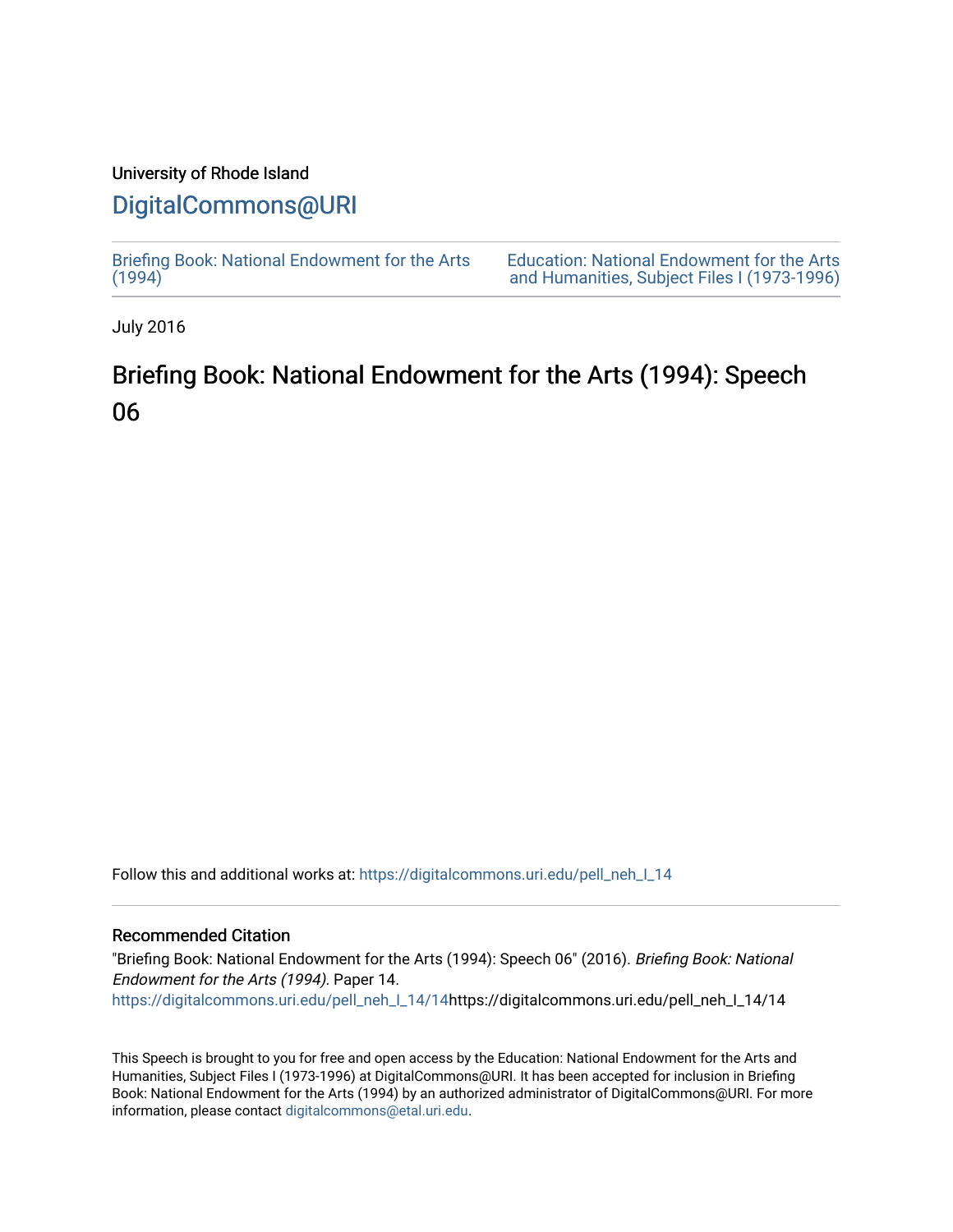7/94

### CHANGES IN PROCESSES & PROCEDURES INSTITUTED BY JANE ALEXANDER CHAIRMAN, NATIONAL ENDOWMENT FOR THE ARTS

A number of reforms that are intended to increase accountability and strengthen the grant award processes have been instituted by Jane Alexander, Chairman of the National Endowment for the Arts, since her confirmation by the U.S. Senate in September, 1993.

- o Grantee reportinq requirements have been chanqed. The General Terms and Conditions of all grants include the requirement that progress reports be submitted before the release of the final third of the grant award.
- o New procedures for consideration of project chanqes. There is new language in Program Guidelines and Reporting Requirements directing that written permission be sought in advance if a grantee desires to change the grant activities from what was approved by the Endowment.
- o Review of advisory panel process. The Endowment's advisory panel process for grant application review has been reevaluated and modified throughout the agency's 29-year Chairman Alexander has directed that additional refinements be considered. In addition, the composition of panels is being closely scrutinized to assure that the panels are reflective of the diversity of this country, including aesthetic and geographic perspectives.
- o Changes in leadership of the Endowment's 18 proqrams. Leadership of the Endowment's 18 programs is critical. Jane Alexander has named new Program Directors in Music, Design Arts, and Visual Arts and there soon will be new Program Directors in Presenting and Commissioning, Theater, Museum, and Opera-Musical Theater.
- o Review of the aqency•s proqram structure and operation. Jane Alexander has undertaken a comprehensive review of the program structure and operation of the agency in addition to engaging in a long-term planning effort designed to evaluate agency goals, objectives, and programs. At the August, 1994 meeting of the National Council on the Arts, she will present a new planning framework and an agenda for change during the next five years.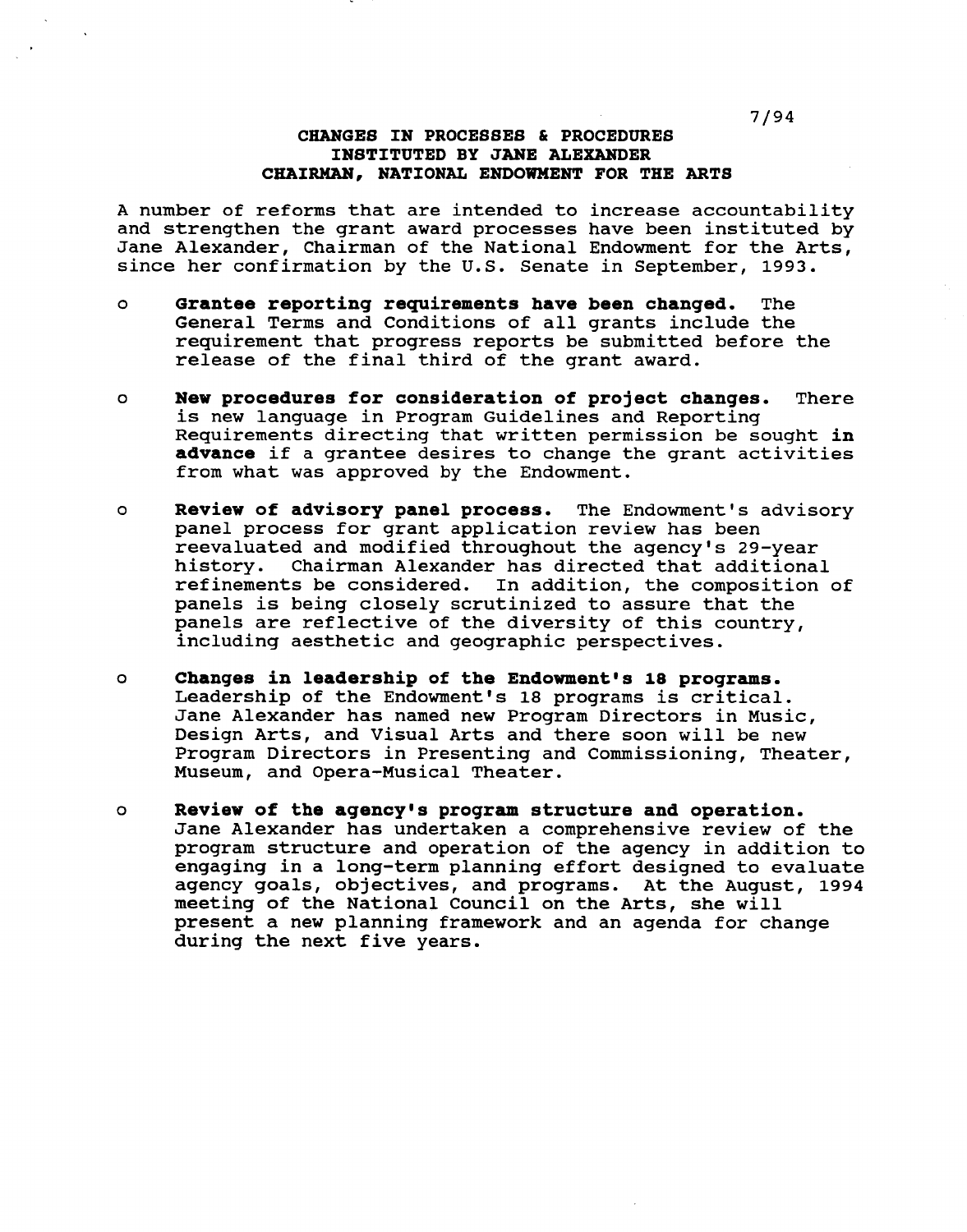### POTENTIAL IMPACT OF PROPOSED SENATE CUTS

The following are **selected examples** of the arts organizations and projects which are currently being funded or have received support through the programs targeted by a proposed five percent reduction in the Arts Endowment's FY 95 budget. These selected examples include core cultural institutions, rural arts groups, and inner-city and community-based organizations.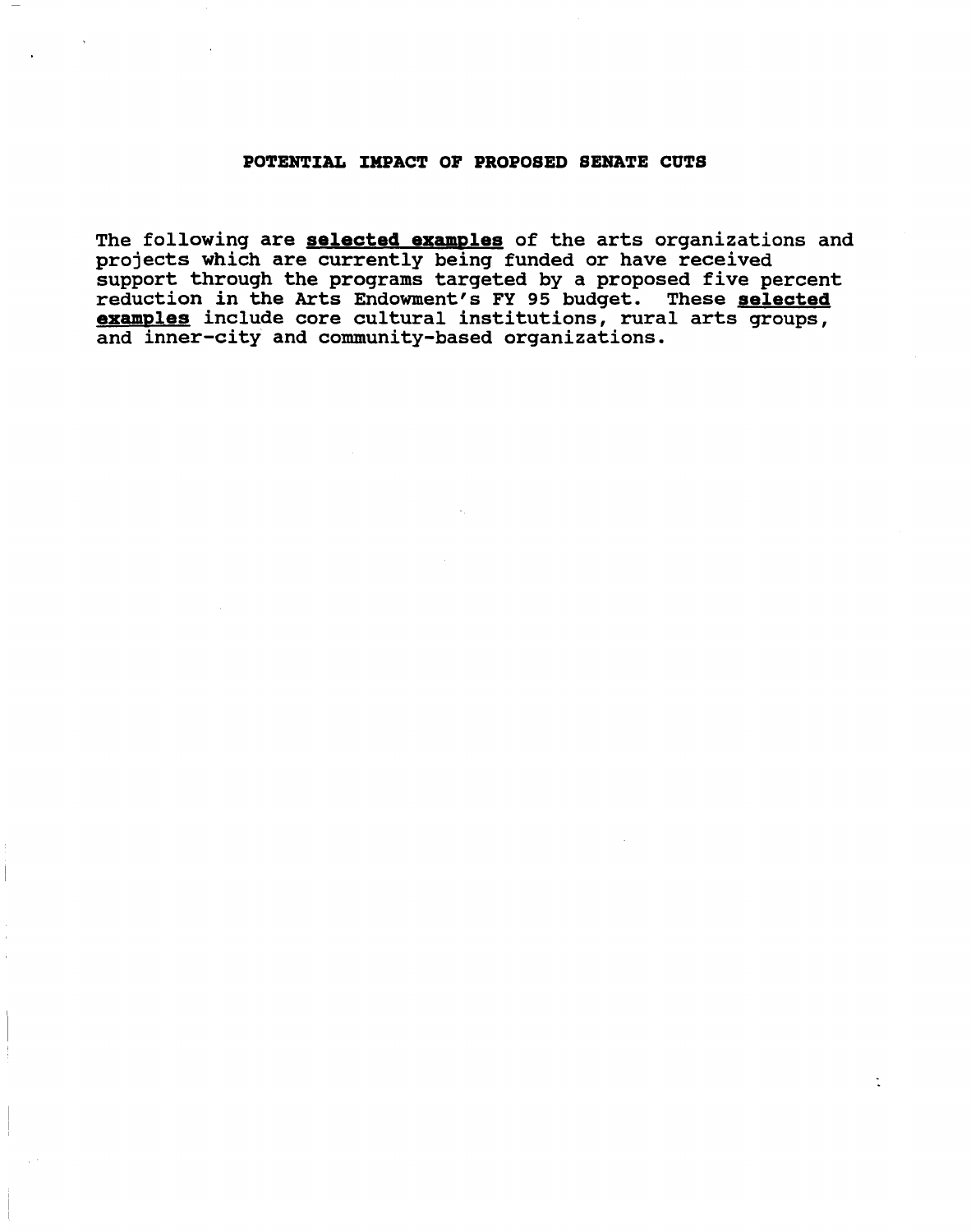### THEATER PROGRAM (selected examples)

### CULTURAL INSTITUTIONS

Alliance Theater, Atlanta Denver Center for the Performing Arts Eugene O'Neill Memorial Theatre Center Shakespeare Theatre, Washington, D.C. Center Stage, Baltimore, Maryland Cleveland Playhouse Old Globe Theatre, San Diego Goodman Theatre, Chicago

#### CHILDREN'S PROGRAMMING

\* New York's Theater for a New Audience which provides 6,000 public school students to Shakespeare free of charge

Children's Theatre Company in Minneapolis which reaches tens of thousands of school children throughout the Midwest

RURAL AND UNDERSERVED AREAS<br>\* Arkansas Repertory Theatre which tours the rural South where there is little access to professional theater

\* Vigilante Theater Company which tours rural Montana and communities in neighboring states of less than 2,000 people

#### NEIGHBORHOOD AND COMMUNITY THEATERS IN EVERY STATE

\* Touchstone Theater in Bethlehem, Pennsylvania whose community outreach project deals with aging Rust Belt towns

\* Williamstown Theatre in Massachusetts which provides training for young artists and sponsors a large summer theater festival attracting thousands of people

INNER-CITY THEATERS \* Cultural Odyssey which helps incarcerated single mothers in California break the cycle of poverty and crime

\* Cornerstone Theater of Los Angeles which works with inner-city and rural communities nationwide to help develop their own stories and bring diverse communities together

### MAJOR CULTURAL FESTIVALS (ATTRACTING TOURISM & ECONOMIC ACTIVITY) \* New York Shakespeare Festival for Shakespeare in the Park and a major producer of American theater

\* Oregon Shakespeare Festival which attracts 360,000 people to Ashland, a town of 12,000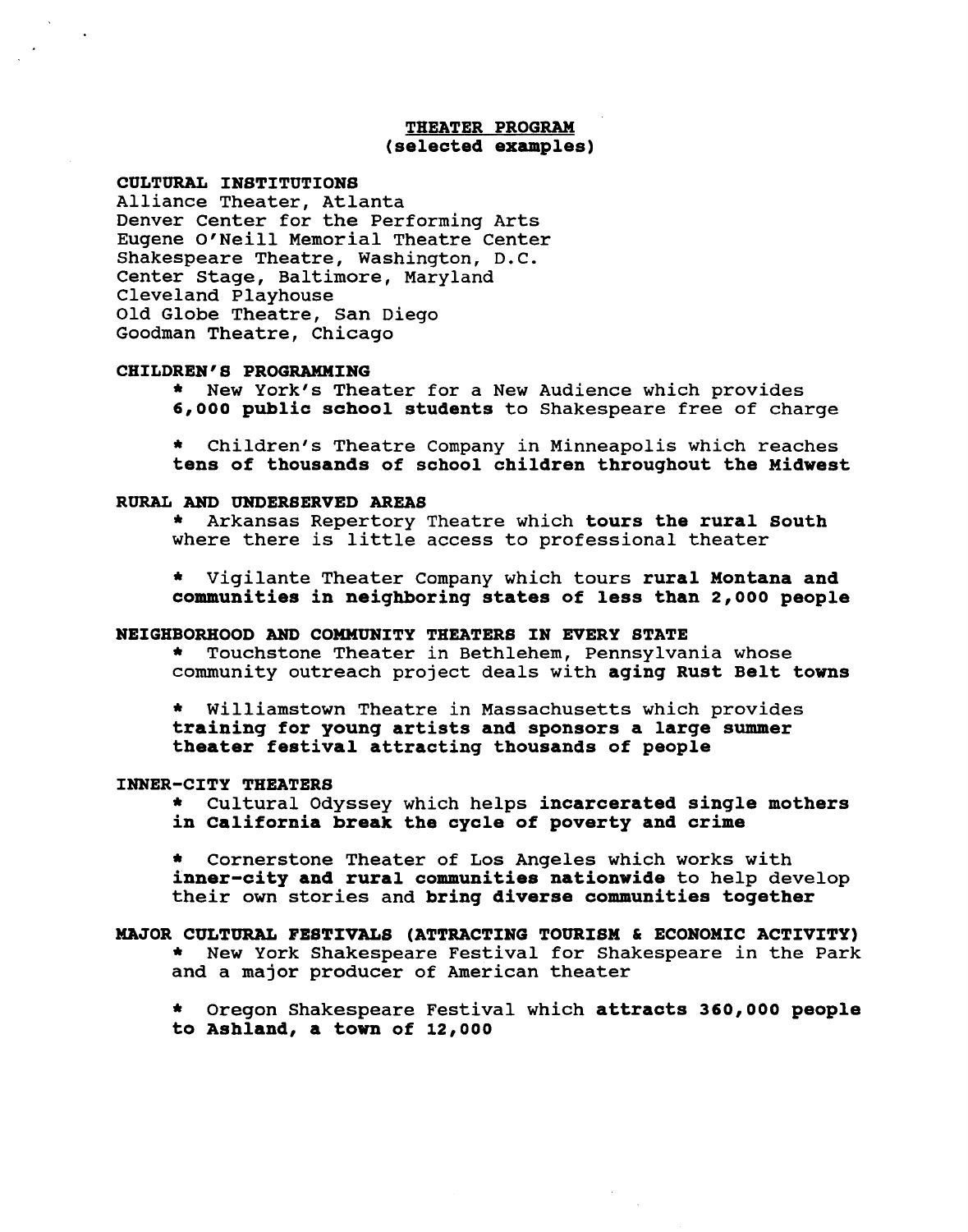### PRESENTING & COMMISSIONING PROGRAM (selected examples)

#### CULTURAL INSTITUTIONS

Carnegie Hall, New York Spoleto Festival, Charleston, South Carolina John F. Kennedy Center for the Performing Arts, Washington, D.C. Chamber Music Northwest, Portland, Oregon American Dance Festival, Durham, North Carolina Montreux Detroit Jazz Festival 92nd Street Y, New York

CHILDREN'S PROGRAMMING \* Music Center in Los Angeles which brings performing artists to upwards of one million school children annually

\* Brooklyn Academy of Music whose Performing Arts Program for Young People serves 250 Brooklyn schools and 50,000 Brooklyn school children annually

CHILDREN'S FESTIVALS \* Seattle International Children's Festival which introduces thousands of students each year to performers from around the world

\* Pittsburgh Children's Festival, which serves 100,000 people annually, drawing citizens from throughout the region

RURAL AND UNDERSERVED AREAS<br>\* Sun Cities Chamber Music Society in Arizona which serves the area's elderly and in-school education programs

\* Appalshop in Whitesburg, Kentucky, which presents a variety of music, theater and dance and is the largest employer in its region of Appalachia

\* Dell'Arte in Blue Lake, California which serves a 150 mile radius in the logging and mining area by presenting Native American storytellers and music

SMALL, COMMUNITY ORGANIZATIONS \* Earlville Opera House in Earlville, New York, an historic landmark theater renovated by the community, which is the only summer presenter of performing arts in its central New York area

Homer Council on the Arts in Homer, Alaska which serves a community of 3,ooo by presenting up to 150 artists to 5,500 people annually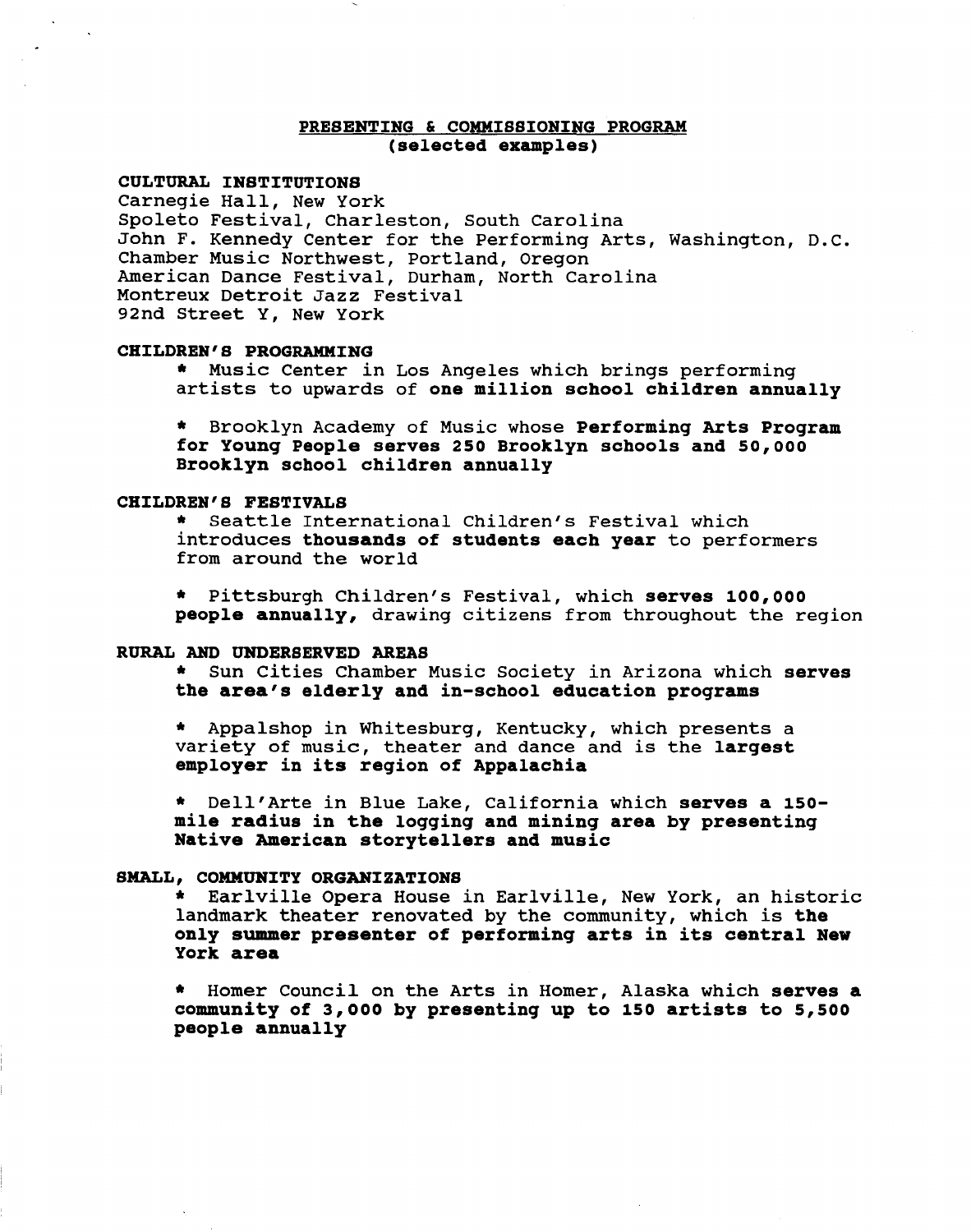#### VISUAL ARTS PROGRAM (selected examples)

Â

### CULTURAL INSTITUTIONS

Art Institute of Chicago Arts Festival of Atlanta Brooklyn Academy of Music Indianapolis Museum of Art National Museum of Women in the Arts, Washington, D.C. Very Special Arts of Massachusetts Kohler Arts Center, Sheboygan, Wisconsin Three Rivers Arts Festival, Pittsburgh California Institute of the Arts, Valencia Tyler School of the Arts, Temple University, Philadelphia University of Colorado

#### COMMUNITY ART PROJECTS

\* San Francisco artist Suzanne Lacy's work with senior citizens, battered women, cancer patients and homeless

Detroit Focus's billboard project focusing on anti-drug themes near selected neighborhood school sites

\* Public sculptures such as the Calder in Grand Rapids, Michigan and the Challenger Memorial in South Florida

EDUCATION PROGRAMS \* New York Experimental Glass Workshop, a premier glass art working facility, which teaches glass blowing to young community residents, giving them marketable job skills

Atlanta's Nexus Contemporary Art Center which involves at-risk youth in contemporary arts education programs

### COMMUNITY-BASED ORGANIZATIONS

\* Philadelphia's Village of Arts and Humanities, the only link to the arts for hundreds of inner-city residents

\* Manchester Craftsmen's Guild in Pittsburgh which provides training for inner-city artists and at-risk youth, giving them marketable job skills

CULTURALLY DIVERSE ORGANIZATIONS \* Atlatl, a national service organization in Phoenix which supports the nation's Native American artist communities through conferences, touring & exhibitions

Galeria de la Raza in San Francisco which supports programming for Chicano and Latino artists and presents their work to a cross-cultural community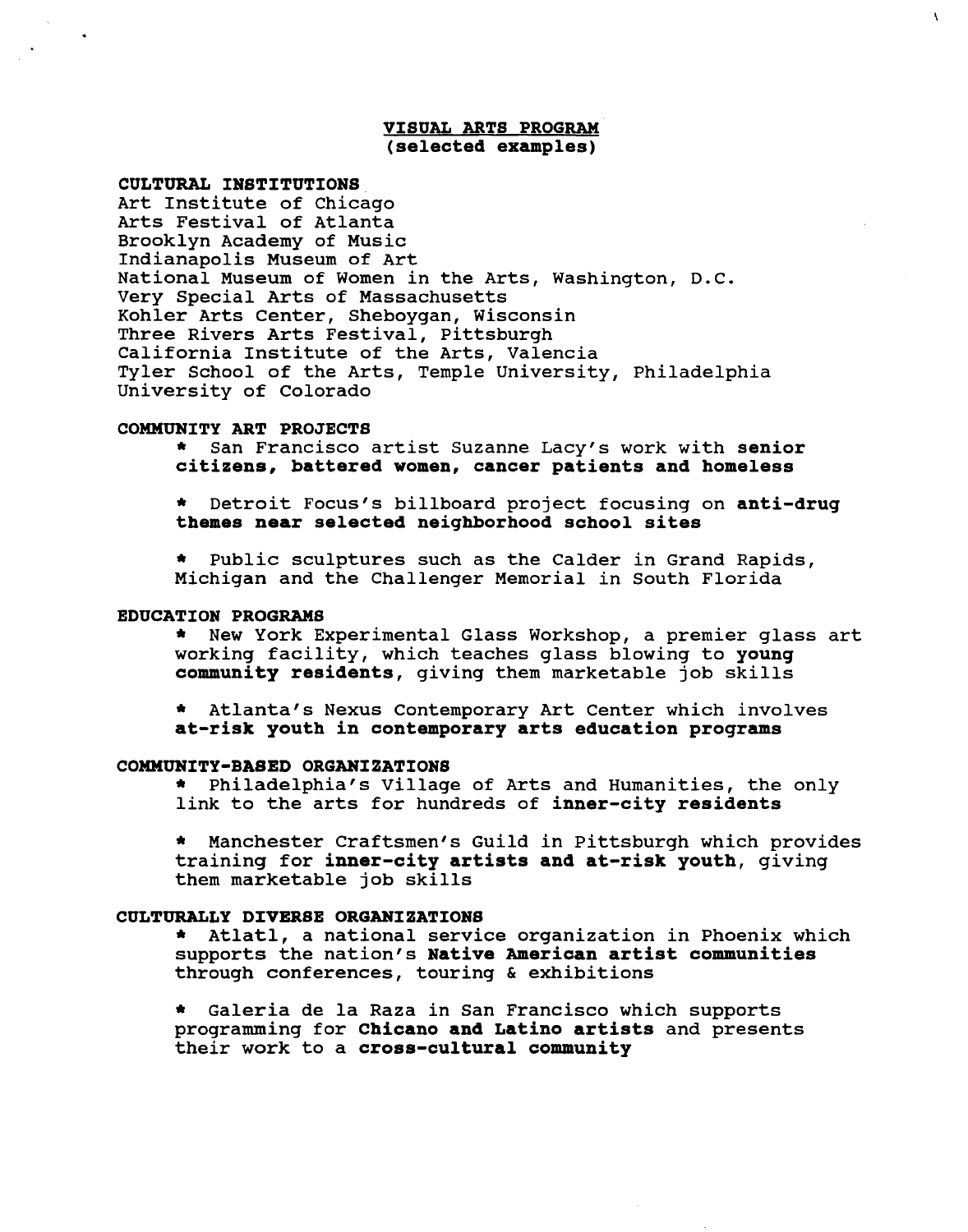### CHALLENGE PROGRAM (selected examples)

CULTURAL INSTITUTIONS

American Conservatory Theater Foundation, San Francisco Kentucky Center for the Arts, Louisville Boston Symphony Orchestra Minnesota Orchestral Association, Minneapolis School of American Ballet, New York Southeast Center for Education in the Arts, Chattanooga, TN American Music Theatre Festival, Philadelphia Pacific Northwest Ballet, Seattle Wyoming Arts Council

South Coast Repertory in Costa Mesa, California, which commissions new works from minority artists and develops multicultural projects

Bay Area Women's Philharmonic in San Francisco, which has premiered over 75 new works by women composers since 1981

Sangre de Cristo Arts and Conference Center in Pueblo, Colorado serves a 19-county region of southeastern Colorado and attracts 200,000 people annually to its exhibits, performances, ethnic festivals and educational programs

\* Old Town School of Folk Music in Chicago, which provides over 200 tree performances in schools, senior centers, hospitals and other locations each year, and conducts special outreach activities in the Hispanic and African-American communities

\* Jacob's Pillow Dance Festival in Lee, Massachusetts, which is documenting, presenting and preserving important dance works in danger of being lost

West Shore Symphony Orchestra in Muskegon, Michigan, which sponsors a youth orchestra as a training ground for talented area students, and a docent program that takes Orchestra volunteers into the classroom

Carter G. Woodson Foundation in Newark, New Jersey, is working to increase the number of performance venues for African-American artists and expand residency and workshop opportunities for presenters in the Mid-Atlantic/New England region

City Lore: The New York Center for Urban Folk Culture is working with Bank Street College to develop new approaches to multicultural and multigenerational folk arts education in urban schools and neighborhoods, including long-term residencies, a multicultural resource center for teachers and graduate training programs in multicultural education